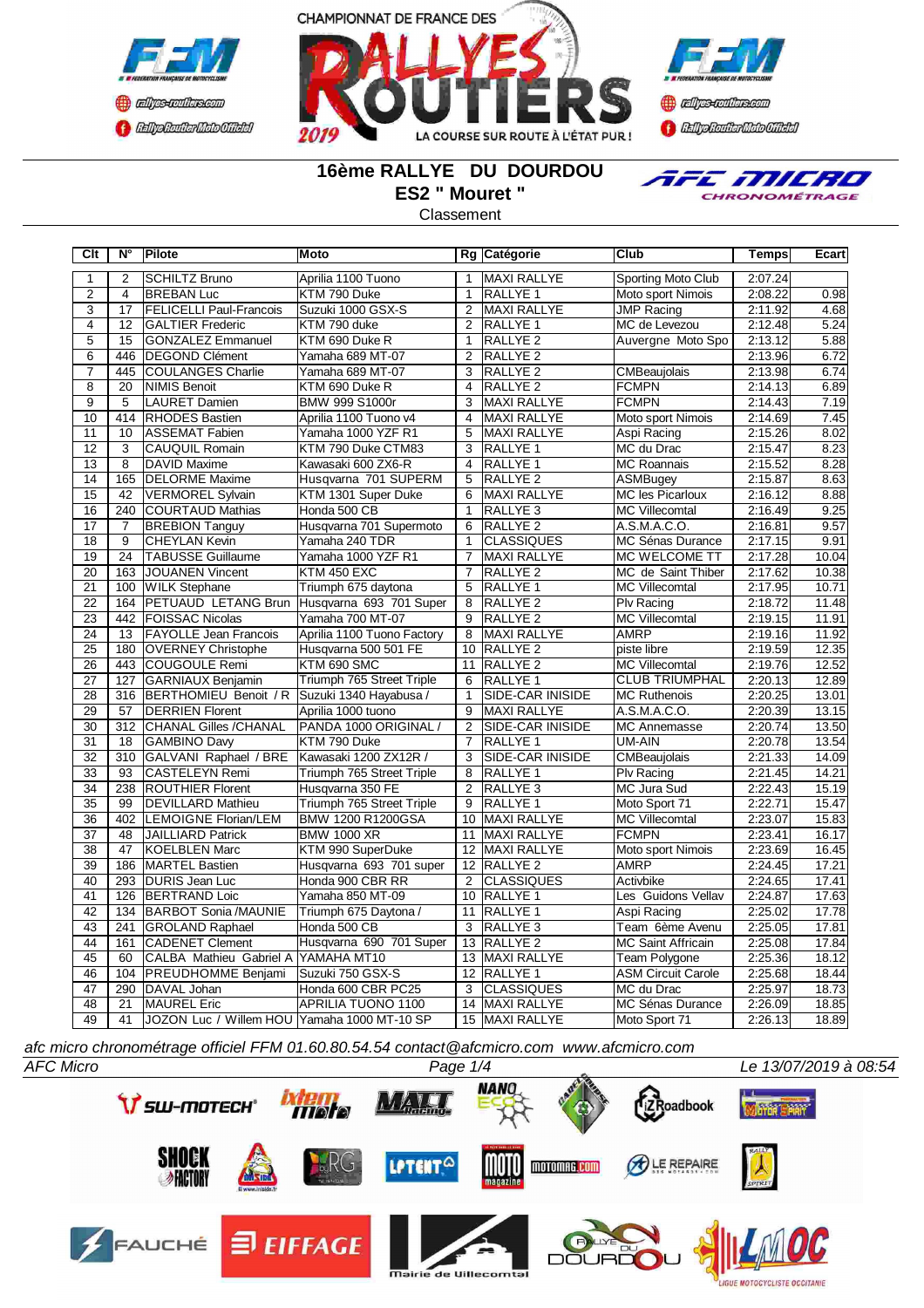



**Confederation Complementation** 

#### 16ème RALLYE DU DOURDOU ES2 " Mouret "

**Classement** 



| Clt             | $N^{\circ}$      | Pilote                                  | Moto                        |                 | Rg Catégorie            | <b>Club</b>               | <b>Temps</b> | Ecart |
|-----------------|------------------|-----------------------------------------|-----------------------------|-----------------|-------------------------|---------------------------|--------------|-------|
| 50              | 96               | <b>BUISSON Luc</b>                      | Triumph 675 Street triple R |                 | 13 RALLYE 1             | Moto Sport 71             | 2:26.73      | 19.49 |
| 51              | 429              | CONSTANTIN Yves                         | Suzuki 650 SV               | 14              | RALLYE <sub>2</sub>     | UM-AIN                    | 2:27.03      | 19.79 |
| 52              | 114              | <b>BOUHATOUS Gabriel</b>                | Triumph 765 Street Triple   | 14              | RALLYE <sub>1</sub>     | <b>MC Riding Sensatio</b> | 2:27.11      | 19.87 |
| 53              | 124              | CHAPAS Tom                              | Yamaha 750 YZF R            | 15              | <b>RALLYE 1</b>         | MC Besancon-Gon           | 2:27.34      | 20.10 |
| 54              | 447              | <b>BOYER Jordan</b>                     | Suzuki 650 SFV Gladius      | 15              | <b>RALLYE 2</b>         | <b>MC Rivierois</b>       | 2:27.66      | 20.42 |
| 55              | 105              | <b>SIMONNET Herve</b>                   | Yamaha 850 MT-09            |                 | 16 RALLYE 1             | CORRC                     | 2:27.81      | 20.57 |
| 56              | 25               | <b>BORGEAT Gerard / REA</b>             | BMW 1250 GS /               | 16              | <b>MAXI RALLYE</b>      | <b>OXYGENE PSA</b>        | 2:27.85      | 20.61 |
| 57              | 181              | <b>RINGEVAL Julien</b>                  | Husqvarna 690 2017          | 16              | RALLYE <sub>2</sub>     | MV Chalons Champ          | 2:28.70      | 21.46 |
| 58              | $\overline{33}$  | <b>GRANDJEAN Jacques</b>                | Suzuki 1000 GSX-S FA        | 17              | <b>MAXI RALLYE</b>      | Ducati Club de Fran       | 2:28.71      | 21.47 |
| 59              | 406              | <b>DEPUILLE Florian</b>                 | Aprilia 1100 Tuono          | $\overline{18}$ | <b>MAXI RALLYE</b>      | <b>MC Villecomtal</b>     | 2:29.24      | 22.00 |
| 60              | $\overline{28}$  | <b>PEYROT Cyril</b>                     | KTM 1290 Super duke r       | $\overline{19}$ | <b>MAXI RALLYE</b>      | <b>MC Boussaquin</b>      | 2:30.30      | 23.06 |
| 60              | 119              | <b>NUPER Morten</b>                     | Yamaha 847 MT-09 TRAC       | 17              | <b>RALLYE 1</b>         | Moto team 95              | 2:30.30      | 23.06 |
| 62              | 94               | <b>LARUE Gilles</b>                     | Yamaha 850 MT-09            |                 | 18 RALLYE 1             | Carole Moto Club          | 2:30.34      | 23.10 |
| 63              | 97               | <b>BRUN Eudes</b>                       | Triumph 675 Street Triple   |                 | 19 RALLYE 1             | Moto Sport 71             | 2:31.20      | 23.96 |
| 64              | 43               | PICHAT Yoann                            | KTM 1290 Super Duke R       | 20              | MAXI RALLYE             | Racing Auto Moto P        | 2:31.57      | 24.33 |
| 65              | 185              | <b>ACHARD Norbert</b>                   | Husqvarna 701 Supermoto     | 17              | RALLYE <sub>2</sub>     | <b>AMRP</b>               | 2:32.50      | 25.26 |
| 66              | 125              | <b>PAULHAN Thomas</b>                   | Yamaha 850 MT-09            | 20              | <b>RALLYE 1</b>         | <b>MC les Picarloux</b>   | 2:32.63      | 25.39 |
| 67              | 129              | <b>BAJU Jeremy</b>                      | Triumph 675 street triple r | 21              | <b>RALLYE 1</b>         | <b>MC les Picarloux</b>   | 2:32.63      | 25.39 |
| 68              | 401              | <b>IRAILLES Marc</b>                    | Aprilia 1000 tuono          | 21              | MAXI RALLYE             | Moto sport Nimois         | 2:34.49      | 27.25 |
| 69              | 123              | <b>MOREAU Loane</b>                     | Triumph 675 Street triple   | 22              | <b>RALLYE 1</b>         | A.S.M Armagnac Bi         | 2:34.69      | 27.45 |
| 70              | $\overline{313}$ | RIBES Kevin / RIBES Juli                | Suzuki 1300 Hayabusa /      | $\overline{4}$  | <b>SIDE-CAR INISIDE</b> | <b>CORRC</b>              | 2:34.85      | 27.61 |
| 71              | 92               | RADOJEWSKI Stephane                     | KTM 790 duke                | 23              | <b>RALLYE 1</b>         | MC du Drac                | 2:36.07      | 28.83 |
| $\overline{72}$ | $\overline{320}$ | BOYER Thierry / QUENTI DJ SPORT 1050 cc |                             | 5               | <b>SIDE-CAR INISIDE</b> | Motosport71               | 2:36.26      | 29.02 |
| 73              | 113              | GROSSE Johann                           | Yamaha 850 MT-09            | 24              | <b>RALLYE 1</b>         | Moto team 95              | 2:37.16      | 29.92 |
| 74              | 332              | BOUDIER Christophe / M                  | VOXAN CHODA VX 1010         | 6               | <b>SIDE-CAR INISIDE</b> |                           | 2:37.17      | 29.93 |
| 75              | 289              | <b>GUEGUIN Stephane</b>                 | Honda 900 CBR RR            | $\overline{4}$  | <b>CLASSIQUES</b>       | Moto sport Nimois         | 2:37.36      | 30.12 |
| 76              | 315              | LEPAGE Pauline / LEPA                   | Yamaha 1000 YZF R1 /        | 7               | <b>SIDE-CAR INISIDE</b> | MCC d'Avignon             | 2:37.64      | 30.40 |
| 77              | 296              | <b>PIGEAT Richard</b>                   | Ducati 900 Super sport      | 5               | <b>CLASSIQUES</b>       | Racing Mob Creuso         | 2:37.98      | 30.74 |
| $\overline{78}$ | 333              | <b>AGIN Patrick/AMBLARD</b>             | Héchard Bking 1340          | 8               | SIDE-CAR INISIDE        | A.S.M.A.C.O.              | 2:38.11      | 30.87 |
| 79              | 168              | <b>STEPHAN Pierre</b>                   | KTM 690 Duke R              | 18              | RALLYE <sub>2</sub>     | <b>MC FLEUR DE LYS</b>    | 2:38.20      | 30.96 |
| 80              | 403              | MONTAY Julien                           | Yamaha 1000 Fz1             | 22              | MAXI RALLYE             |                           | 2:38.21      | 30.97 |
| 81              | $\overline{303}$ | <b>CRESCENZO Sebastien</b>              | Honda 900 CBR RR Firebl     | 6               | <b>CLASSIQUES</b>       | Moto Sport 71             | 2:38.43      | 31.19 |
| 82              | 98               | <b>BONNAURE</b> Frederic                | Triumph 675 Street triple R | 25              | <b>RALLYE 1</b>         | <b>HORIZONS ENDU</b>      | 2:39.01      | 31.77 |
| 83              | 292              | <b>FORTIN</b> Eric                      | <b>BMW 1000 80GS</b>        | $\overline{7}$  | <b>CLASSIQUES</b>       | Moto Nature D'Olt         | 2:39.21      | 31.97 |
| 84              | 130              | <b>BAUMGARTNER Jerome</b>               | Yamaha 847 MT-09            | $\overline{26}$ | <b>RALLYE 1</b>         | <b>MC Passion Vitesse</b> | 2:39.70      | 32.46 |
| 85              | 131              | <b>MOURIER Anthony</b>                  | Triumph 675 Street Triple   | 27              | <b>RALLYE 1</b>         | <b>MC les Picarloux</b>   | 2:39.75      | 32.51 |
| 86              | 44               | <b>BASELLO Florent</b>                  | Honda 1000 Africa twin      | $\overline{23}$ | MAXI RALLYE             | <b>CORRC</b>              | 2:39.88      | 32.64 |
| 87              | 434              | <b>PARTARRIEU Quentin</b>               | Yamaha 850 MT-09            | $\overline{28}$ | <b>RALLYE 1</b>         | CMBeaujolais              | 2:40.08      | 32.84 |
| 88              | $\overline{314}$ | <b>ALEXIS Brice /MOLTENI</b>            | SUZUKI HAYABUSA 1300        | $\overline{9}$  | <b>SIDE-CAR INISIDE</b> | <b>MC Jura Sud</b>        | 2:40.42      | 33.18 |
| 89              | 441              | MAZARS Anthony                          | Husqvarna 701 supermoto     | 19              | RALLYE <sub>2</sub>     | <b>MC Villecomtal</b>     | 2:40.44      | 33.20 |
| 90              | $\overline{58}$  | <b>BOURGEOIS Frederic</b>               | KTM 1290 super duke r       | 24              | MAXI RALLYE             | Carole Moto Club          | 2:41.16      | 33.92 |
| 91              | 109              | <b>FRANCOIS Nicolas</b>                 | Honda 600 CBF N             | 29              | <b>RALLYE 1</b>         | Grezac Moto Club          | 2:41.76      | 34.52 |
| 92              | 460              | <b>AUBEY Maxime</b>                     | Honda 500 CB pc 32          | $\overline{4}$  | RALLYE <sub>3</sub>     | A.S.M.A.C.O.              | 2:42.05      | 34.81 |
| 93              | 11               | <b>COULON Pierre</b>                    | Aprilia 1100 Tuono          | 25              | MAXI RALLYE             | Racing Mob Creuso         | 2:42.33      | 35.09 |
| 94              | 23               | <b>BOURGEOIS Antoine</b>                | Yamaha 1000 MT-10           | 26              | MAXI RALLYE             | <b>MC Saint Thibery</b>   | 2:42.97      | 35.73 |
| 95              | 482              | <b>ROUSSEL Michel</b>                   | Honda 750 africa twin       | 8               | <b>CLASSIQUES</b>       |                           | 2:43.18      | 35.94 |
| 96              | 46               | DOSMAS Philippe /DOS                    | BMW 1200 GSA /              | 27              | <b>MAXI RALLYE</b>      | La Main au Panier         | 2:43.45      | 36.21 |
| 97              | 480              | <b>BAYOL Dominique</b>                  | yamaha 850 tdm              | 9               | <b>CLASSIQUES</b>       |                           | 2:43.63      | 36.39 |
| 98              | 261              | <b>COUDURIER Thierry</b>                | Yamaha 350 RDLC             | $\mathbf{1}$    | <b>ANCIENNES</b>        | <b>MC Arbusigny</b>       | 2:44.04      | 36.80 |

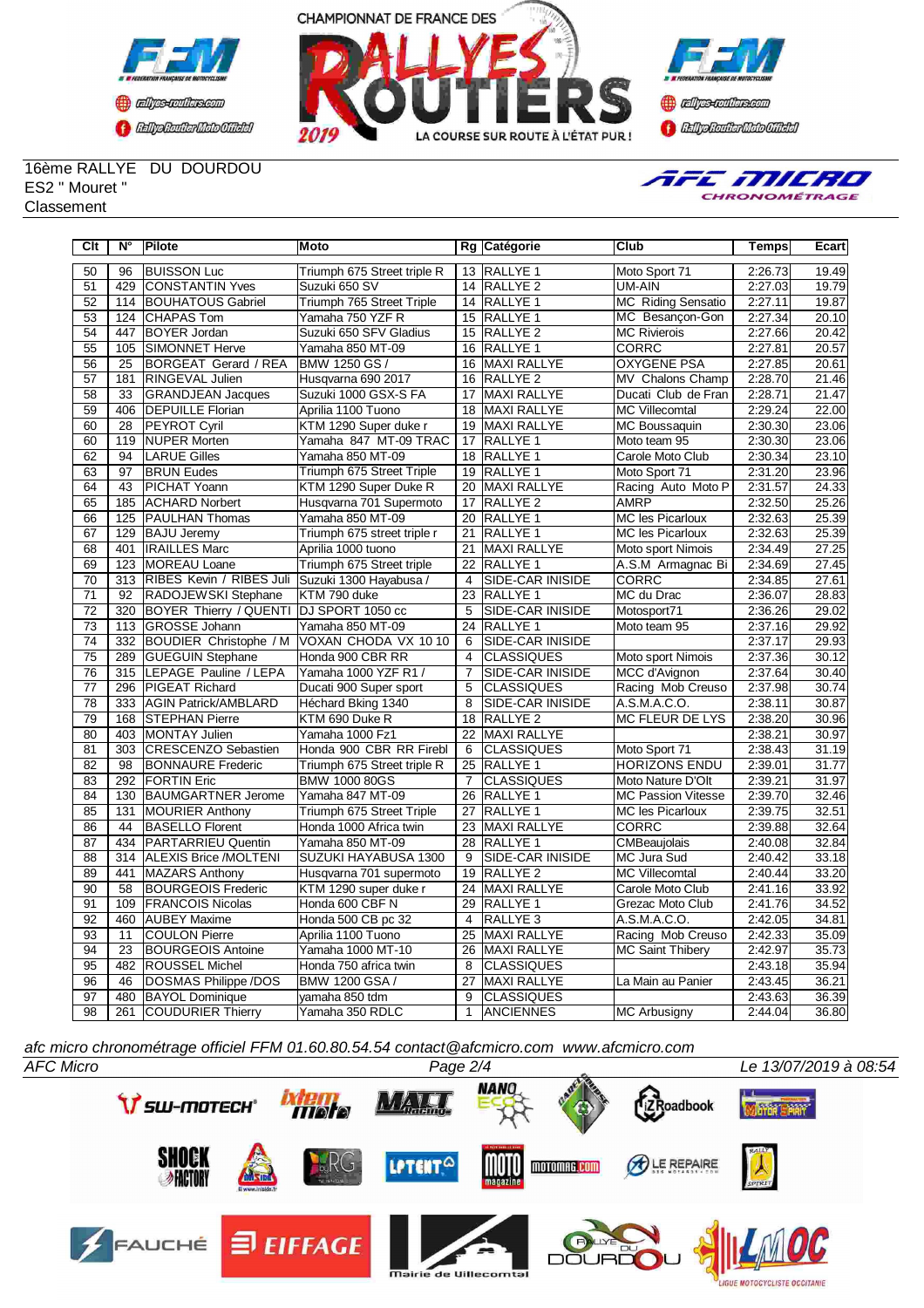





#### 16ème RALLYE DU DOURDOU ES2 " Mouret "

**Classement** 



| Clt              | N°              | Pilote                          | <b>Moto</b>               |                 | Rg Catégorie            | Club                      | Temps   | Ecart   |
|------------------|-----------------|---------------------------------|---------------------------|-----------------|-------------------------|---------------------------|---------|---------|
| 99               | 235             | JARNAC Thomas                   | KTM 390 duke              | 5               | <b>RALLYE 3</b>         | Ducati Club de Fran       | 2:44.85 | 37.61   |
| 100              | 437             | <b>CALMELS Nicolas</b>          | Ducati 821 Hypermotard    | 30              | <b>RALLYE 1</b>         |                           | 2:45.97 | 38.73   |
| 101              | 91              | <b>GRATIOT Caroline</b>         | Honda 600 Hornet CBF      | 31              | <b>RALLYE 1</b>         | MC de Saint Thiber        | 2:46.45 | 39.21   |
| 102              | 405             | CHAUVEAU Pascal                 | Yamaha 1300 XJR           | 28              | <b>MAXI RALLYE</b>      | MC Villelaure 530         | 2:46.54 | 39.30   |
| 103              | 116             | <b>DEWAS Albert</b>             | Honda 800 VFR F           | 32              | <b>RALLYE 1</b>         | <b>MC Villecomtal</b>     | 2:46.72 | 39.48   |
| 104              | 411             | <b>OLTZ Nicolas</b>             | KTM 990 SMR               | 29              | <b>MAXI RALLYE</b>      |                           | 2:46.95 | 39.71   |
| 105              | 481             | <b>IDEPUILLE Sebastien</b>      | Kawasaki 750 stinger      | 10              | <b>CLASSIQUES</b>       |                           | 2:48.30 | 41.06   |
| 106              | 318             | <b>COUDERC Gilles / THIBA</b>   | Yamaha 1200 Fi/           | 10              | <b>SIDE-CAR INISIDE</b> | <b>MC Villecomtal</b>     | 2:48.70 | 41.46   |
| 107              | 233             | COLLIOT Philippe                | Honda 500 CB              | 6               | <b>RALLYE 3</b>         | <b>Association Avenir</b> | 2:49.06 | 41.82   |
| 108              | 291             | <b>THEILLAC Thierry</b>         | Ducati 900 SS             | 11              | <b>CLASSIQUES</b>       | MC-Angoumoisin            | 2:49.94 | 42.70   |
| 109              | 450             | <b>GODART René</b>              | <b>ROYAL ENFIELD 535</b>  | 20              | <b>RALLYE 2</b>         |                           | 2:52.78 | 45.54   |
| 110              | 160             | <b>BOUSSELIN Philippe</b>       | KTM 690 Duke R            | 21              | <b>RALLYE 2</b>         | MC Viree En Livrad        | 2:52.99 | 45.75   |
| 111              | 400             | <b>FAYOL Eric</b>               | KTM 900 990 SMT           | $\overline{30}$ | <b>MAXI RALLYE</b>      |                           | 2:53.00 | 45.76   |
| 112              | 55              | <b>LAMOUR Marc</b>              | Honda 1100 CBR XX         | 31              | <b>MAXI RALLYE</b>      | MC du Val de Seine        | 2:53.37 | 46.13   |
| $\overline{113}$ | 128             | <b>SARIS Anthony</b>            | Yamaha 850 MT-09 ABS      | $\overline{33}$ | <b>RALLYE1</b>          | A.S.M Armagnac Bi         | 2:54.21 | 46.97   |
| 114              | 328             | <b>VIEMONT Laurent /VIEM</b>    | Honda 954 /               | 11              | SIDE-CAR INISIDE        | <b>CORRC</b>              | 2:55.13 | 47.89   |
| 115              | 178             | <b>MUSTER Thibaut</b>           | Suzuki 650 SV 650 N       | 22              | <b>RALLYE 2</b>         | Club Trail 70             | 2:55.83 | 48.59   |
| 116              | 415             | <b>NOWITZKI Sébastien</b>       | <b>HONDA CB 1000 R</b>    | 32              | <b>MAXI RALLYE</b>      | <b>XTREMONAS</b>          | 2:56.46 | 49.22   |
| 117              | 167             | <b>I</b> MOLINET Denis          | Kawasaki 650 Versys       | 23              | <b>RALLYE 2</b>         | <b>MC Dauphinois</b>      | 2:56.55 | 49.31   |
| 118              | $\overline{30}$ | MOTTAZ Remi                     | Honda 1300 CB S           | 33              | <b>MAXI RALLYE</b>      | M.G.B. Moto Club          | 2:57.42 | 50.18   |
| 119              | 236             | <b>CRESCENCIO Pedro</b>         | Kawasaki 400 Ninja        | $\overline{7}$  | <b>RALLYE 3</b>         | A.S.M.A.C.O.              | 2:57.44 | 50.20   |
| 120              | 311             | <b>GUILHOT Frederic /FAN</b>    | Triumph 955 sprint ST /   | 12              | <b>SIDE-CAR INISIDE</b> | Les Guidons Vellav        | 2:57.51 | 50.27   |
| 121              | 274             | <b>LACOSTE Christian</b>        | <b>BMW R100</b>           | 2               | <b>ANCIENNES</b>        | <b>UM-AIN</b>             | 2:58.15 | 50.91   |
| 122              | 428             | <b>CORDIER-RAUCCI Trista</b>    | Honda 800 VFR 800 FI      | 34              | IRALLYE 1               |                           | 2:59.11 | 51.87   |
| 123              | 106             | <b>ITHURBIDE Robin</b>          | <b>KTM 950 SM</b>         | $\overline{35}$ | <b>RALLYE 1</b>         | <b>MC Errobi</b>          | 3:00.96 | 53.72   |
| 124              | 426             | MASSON Hugues-Olivier           | Yamaha 847 MT-09 TRAC     | 36              | RALLYE <sub>1</sub>     | A.S.M.A.C.O.              | 3:01.79 | 54.55   |
| 125              | 425             | <b>LAFON Maxime</b>             | Suzuki 650 GSXF           | 37              | <b>RALLYE 1</b>         | <b>MC Villecomtal</b>     | 3:03.77 | 56.53   |
| 126              | 170             | <b>IGILLI Aurelien / FACHAU</b> | Yamaha 700 MT-07 /        | 24              | <b>RALLYE 2</b>         | Pit Lane Endurance        | 3:04.10 | 56.86   |
| 127              | $\overline{31}$ | <b>POTIER Guillaume</b>         | Ducati 1260 MULTISTRAD    | 34              | <b>MAXI RALLYE</b>      | Moto sport Nimois         | 3:04.65 | 57.41   |
| 128              | 231             | <b>GRASSIAN Baptiste</b>        | Kawasaki 400 Z400         | 8               | <b>RALLYE 3</b>         | <b>CORRC</b>              | 3:05.16 | 57.92   |
| $\overline{129}$ | 409             | <b>IUFFERTE David</b>           | KTM 990 SMT               | 35              | <b>IMAXI RALLYE</b>     | Moto sport Nimois         | 3:05.25 | 58.01   |
| 130              | 173             | MESSEGHEM Christian             | Kawasaki 650 Versys       | 25              | <b>RALLYE 2</b>         | MC Des Comminge           | 3:08.67 | 1:01.43 |
| $\overline{131}$ | 288             | <b>LACHAIZE Philippe</b>        | YAMAHA 600 XT             | 12              | <b>CLASSIQUES</b>       | <b>MC DES 2 RIVES</b>     | 3:15.08 | 1:07.84 |
| 132              | 251             | <b>I</b> GERMANIQUE Pascal      | KTM 390 Duke              | 9               | <b>RALLYE 3</b>         | MC V.E.R.O.               | 3:17.54 | 1:10.30 |
| 133              | 252             | <b>BENOIST Thierry</b>          | Honda 500 CB              | 10              | RALLYE <sub>3</sub>     | <b>MC Villecomtal</b>     | 3:19.37 | 1:12.13 |
| 134              | 432             | <b>PERROT Sabine</b>            | Triumph 675 street triple | 38              | <b>RALLYE 1</b>         | Moto sport Nimois         | 3:19.76 | 1:12.52 |
| 135              | 413             | <b>FERRAND</b> Erwan            | KTM 1290 Super Duke R     | 36              | MAXI RALLYE             | <b>MC Villecomtal</b>     | 3:20.37 | 1:13.13 |
| 136              | 410             | <b>TORIBIO Jean-Louis</b>       | <b>BMW 1200 ST</b>        | 37              | <b>MAXI RALLYE</b>      | <b>MC Villecomtal</b>     | 3:20.71 | 1:13.47 |
| 137              | 319             | GUGLIELMI Séverine / G          | HONDA CBR 1000            | 13              | <b>SIDE-CAR INISIDE</b> | MC Aix en provenc         | 3:42.30 | 1:35.06 |
| 138              | 262             | <b>ZABRONIECKA Joel</b>         | Kawasaki 400 KH           | 3               | <b>ANCIENNES</b>        | <b>Association Avenir</b> | 3:49.24 | 1:42.00 |
| 139              |                 | 300 FANIEN Gilles               | HONDA Transalp 600        | 13              | <b>CLASSIQUES</b>       | <b>GMT 94</b>             | 4:07.72 | 2:00.48 |

#### **Non-Partants**

| 6  | AULAS Jean-Mary               | Husgyarna 701 SM         | <b>RALLYE 2</b>     | MC Jura Sud               |  |
|----|-------------------------------|--------------------------|---------------------|---------------------------|--|
| 34 | <b>IBERNARD Martial / DUB</b> | <b>Suzuki 1000 GSX-R</b> | <b>IMAXI RALLYE</b> | <b>JMP Racing</b>         |  |
|    | 234 IZABRONIECKA Svlvie       | IKTM 390 duke            | <b>IRALLYE 3</b>    | <b>Association Avenir</b> |  |
|    | 246 IDION Fabrice             | IKTM 390 Duke            | <b>RALLYE 3</b>     | <b>IMC FLEUR DE LYS</b>   |  |
|    | 305 IGENTIT Luc               | IHonda 600 XLM           | <b>ICLASSIQUES</b>  | <b>AMDoubs</b>            |  |